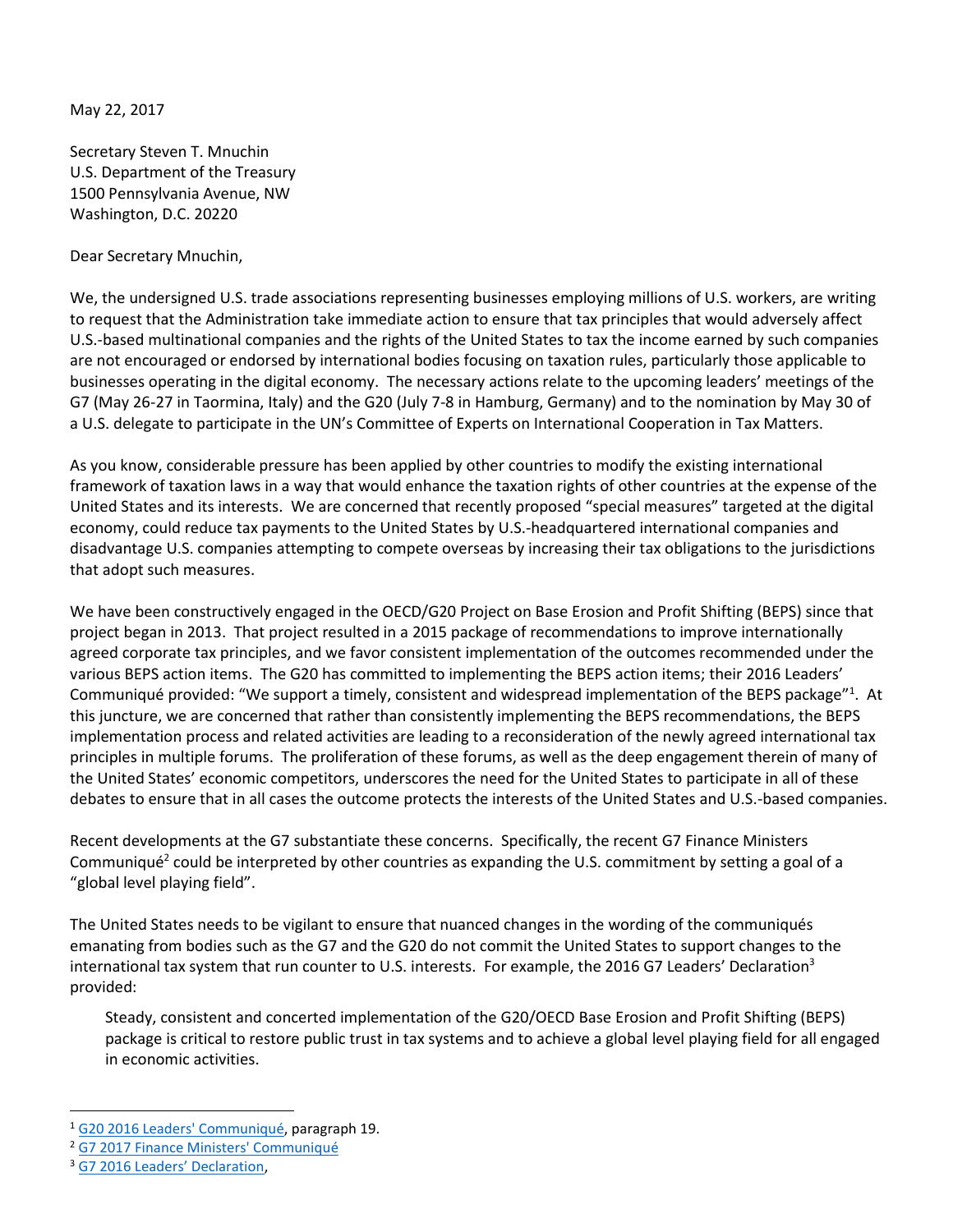By contrast, paragraph 16 of the May 2017 G7 Finance Ministers' Communiqué provides:

We remain committed to work for globally fair and modern tax systems and to achieve a global level playing field for all engaged in economic activities. To this end, timely, consistent and widespread implementation of the G20/OECD BEPS (Base Erosion and Profit Shifting) package is crucial.

In the 2016 Declaration, achieving a global level playing field is clearly the consequence of implementing the BEPS package. There is not a separate obligation to achieve a global level playing field. By contrast, the 2017 Finance Ministers' Communiqué does establish such a separate obligation, with implementation of the BEPS package merely a step towards that end. The 2017 G7 Leaders' Declaration should clarify that the obligation to achieve a global playing field is inseparable from timely, consistent, and widespread implementation of the BEPS package, so that the United States cannot be deemed to have undertaken an obligation to endorse tax changes not covered by the BEPS package. Without such clarity, there is a risk that the goal of achieving a global level playing field could be used to justify taxes that discriminate against persons that operate outside of a particular jurisdiction.

It is also important to be clear about the developments with respect to the taxation of the digital economy. At the conclusion of the most recent G20 Finance Ministers' meeting in March of this year, the finance ministers issued a communiqué which provided:

As part of the BEPS project, we have undertaken a discussion on the implications of digitalisation for taxation in the OECD Task Force on the Digital Economy (TFDE). We will further work on this issue through the TFDE and ask for an interim report by the IMF and WBG Spring Meetings 2018.<sup>4</sup>

The recently issued G7 Finance Ministers' Communiqué also makes reference to the work of the TFDE. That communiqué provides:

We recognise the importance of monitoring and evaluating the developments related to the digitalization of the economy, and, depending on conclusions of the work by the OECD Task Force on the Digital Economy (TFDE), developing policy options, as appropriate, to address related tax challenges with a consistent approach. In this context, we look forward to the interim report of the OECD TFDE in 2018.

We are concerned that the 2018 interim report will recommend special measures with respect to the taxation of the digital economy – well in advance of the completion by the TFDE of the evaluation of the impact of the other 14 BEPS actions items on the digital economy. The BEPS reports were issued at the end of 2015. BEPS implementation is ongoing and important pieces – the multilateral instrument, for example – have not yet been adopted. It is difficult to see how the interim report could reach conclusions on whether the BEPS changes deal effectively with the challenges of the digital economy when many of those changes have not even begun to take effect. It is essential that this evaluation take place before conclusions are reached or recommended are made.

These issues will be addressed in upcoming meetings. As you know, a G7 Leaders' meeting is scheduled for May 26- 27 in Taormina, Italy, and a G20 Leaders' meeting is scheduled for July 7-8 in Hamburg, Germany. The communiqués for these meetings are presumably already under negotiation. We ask for your immediate attention to these matters to prevent language adverse to U.S. taxation rights and U.S. business interests from being included in these communiqués, including language with respect to taxation of the digital economy.

The digital economy continues to be the primary focus of the BEPS project and has the "honor" of being addressed in BEPS Action 1. Digital economy businesses based in the United States, because they are the most successful and profitable digital economy businesses in the world, are primary targets for foreign jurisdictions seeking to raise additional tax revenue without the fear of commensurate reciprocal taxation by the United States on their resident companies. The Administration needs to act immediately to protect against the potential adverse consequences caused by this imbalance.

 $\overline{\phantom{a}}$ 

<sup>4</sup> [G20 2017 Finance Ministers' Communique,](http://www.g20.utoronto.ca/2017/170318-finance-en.html) paragraph 10.